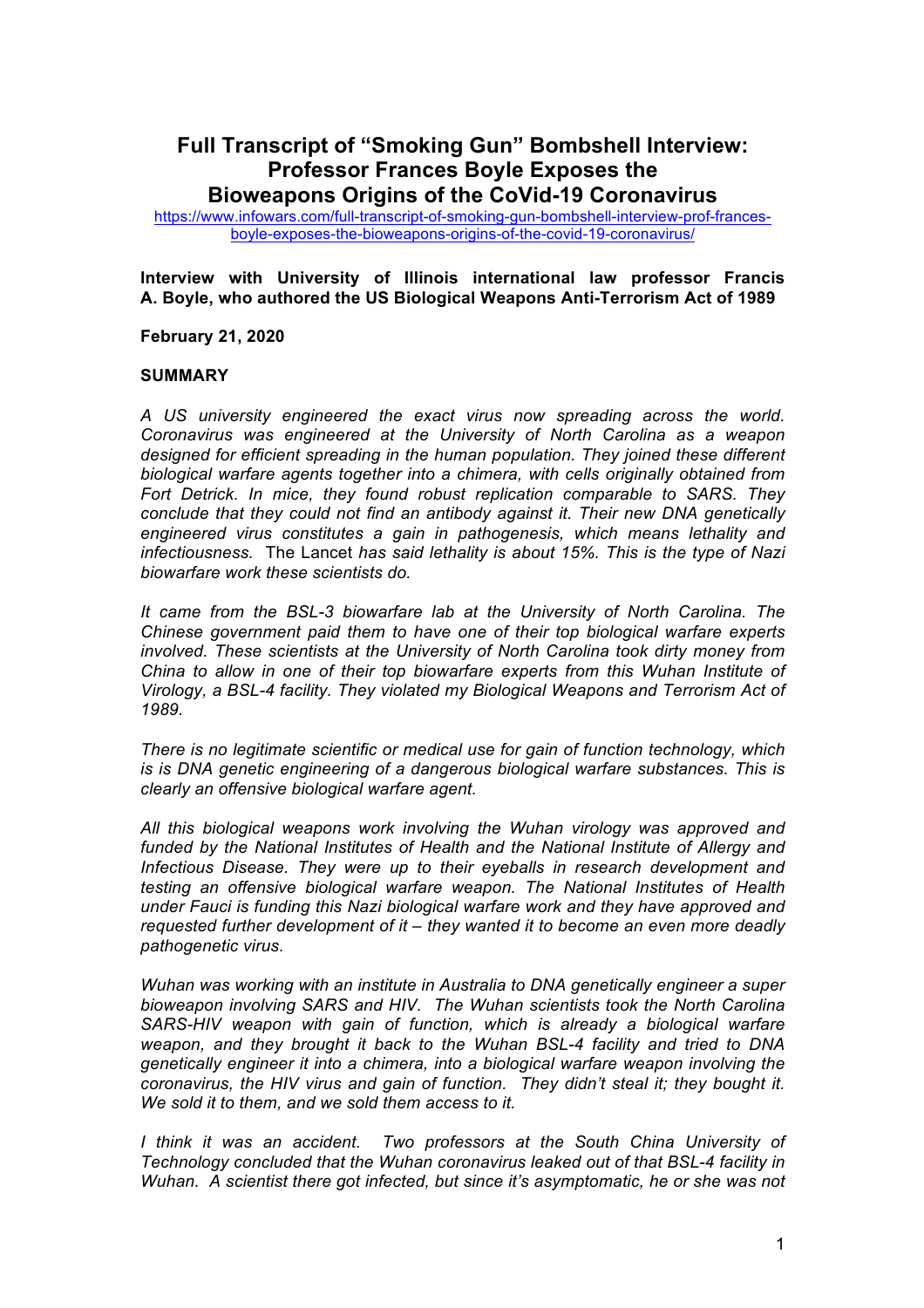*aware of it. They're saying the incubation period is 14 days, but a British healthcare expert estimates it could be 24 days.* 

*All those scientists must be investigated by the United States government for this. They should be prosecuted. No question at all about it.*

## **TRANSCRIPT**

Biological warfare expert Prof. Frances Boyle appeared as a guest with Alex Jones on the Alex Jones Show, sharing his "smoking gun" findings about the coronavirus being **engineered as a weapon that's designed, "for efficient spreading in the human population**," according to one of the science papers he references.

We confirmed Prof. Boyle's findings by purchasing the full PDF of that paper and reviewing it in a detailed article we posted yesterday at this link.

That paper describes the CoVid-19 novel coronavirus as possessing unique "gain-offunction" properties that make it the perfect bioweapon, while confirming these new properties were from artificial origins, not natural viral evolution. (In other words, it was engineered.)

Below, we print the full transcript of the Frances Boyle / Alex Jones interview, along with the video of the full exchange below, via Brighteon.com. (The full show is also posted on Banned.video)

If you hope to understand anything about what's happening right now with the coronavirus pandemic, the global cover-up and how the taxpayer-funded NIH is behind these biological weapons, you need to hear and share this interview. You have permission to copy this full transcript and full video and post it on your own site. Please give us credit, since our team carried out the transcription task.

Also, note that we are launching Pandemic.news as a new hub for all podcasts, downloadable MP3s, videos, articles and science study links related to this coronavirus outbreak. Check it all out at Pandemic.news, which we are just launching today.

Here's the full video of the interview:

Full transcript… SHARE this everywhere, re-post, tweet and cover:

(Please excuse any minor errors, this was transcribed in a bit of a hurry due to the urgency of the message…)

(bolding emphasis added, pay special attention to the bolded sentences…)

Alex: All right. I have not touched the coronavirus today because I was waiting for Professor Dr. Francis A. Boyle to come on, leading American expert international law; responsible for drafting the Biological Weapons Anti-terrorism Act of 89, which was an adopted into world law, the American-implementing legislation for the biological weapons convention. He served the board of directors of Amnesty International and represented Bosnia and Herzegovina to World Court. He served as a legal advisor to Palestinian delegation, the Middle East peace negotiations. In 2007 he delivered the Bertrand Russell peace lectures. Professor Boyle teaches international law at University of Illinois and is author of– and it goes through all of the different books he's written. He holds a Doctor of Law, magna cum laude; holds a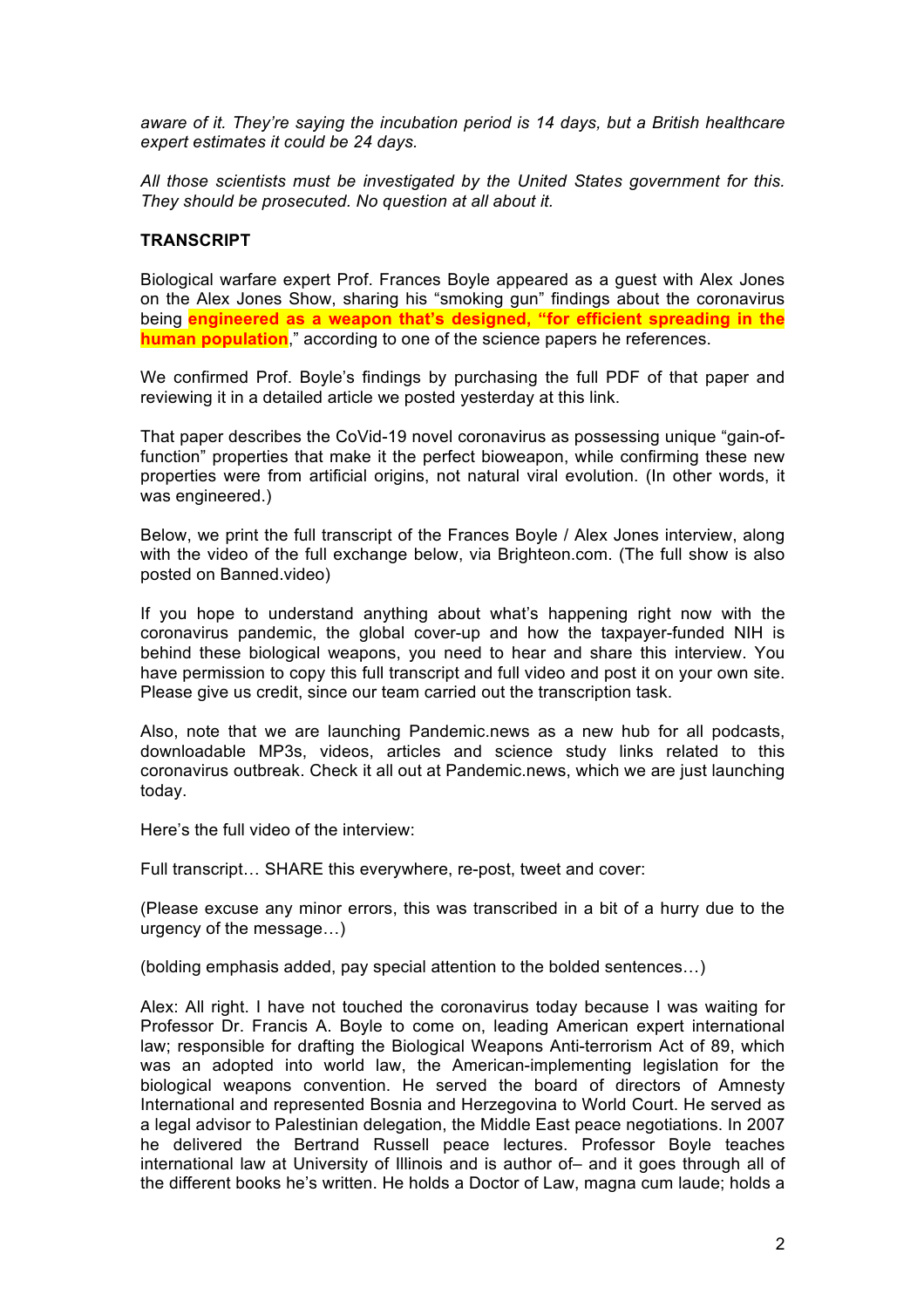PhD in political science from Harvard university. His latest book is Poems Against the Empire, which is a collection of poetry reflections on his experiences fighting for peace, justice, human rights, international law, social welfare and the United States Constitution. And he joins us now. I would call him the classical liberal. A liberal today or leftist is a fascist. It's like a neo-con as a fascist. And so, the terms don't mean anything. And he's got big breaking exclusive news here. And he sent me notes, but I think the best way to do this is for at least the next three segments, he pretty much hosts, so that he can walk you through this. But this is serious news. This is very important news everybody should pay attention to. The Wuhan coronavirus came out of the biowarfare lab. That's even being said by the White House now. Dr. Boyle and others were saying it three weeks ago. The UNC labs should be shut down, everyone investigated for violating the Biological Weapons Anti-terrorismAct. He's got major studies that have just come out. So, he's an expert on bioweapons and the law. We've got eight minutes to break here, then a nineminute segment- a 10-minute segment. I'll take us into break, Dr. Boyle. But you go ahead and host. You've got the floor here. Thanks for joining us.

Dr. Boyle: Well, Alex, thank you very much for having me on my best to your viewing audience. Yes. I sent your assistant an email on Monday that I had revised my opinion on certain matters and also, I had come up with what I concluded were the smoking guns that the Wuhan coronavirus came out of that BSL-4 facility. And you'll note now that Senator Cotton saying the same thing. He was behind me at Harvard law school, and despite that, the New York Times slammed him. And as you know, Senator Cotton is a decorated combat veteran. No surprise there for the New York Times. So yes, I have these scientific studies now. Basically, I read these things over the weekend, which is why, I changed my mind and said I had new information and alerted your assistant on a Monday. And today is the first day I could give you an extensive interview. I want to go through these scientific studies so that you and the viewing audience understand their implications. I believe they are the smoking gun of what happened here. The first is by some life scientists: three from Marseilles, France and one from Montreal clinical research laboratories there. It was published on antiviral research 10 February 2020, okay. And I had a chance to read it over the weekend. You know, I read these types of things over the weekend. Now I'm not going to go through this whole study, but they did a genetic analysis of the Wuhan coronavirus. And let me just conclude, the critical part here where it says, "and may provide a gain of function to the 2019 nCoV for efficient spreading in the human population compared to other beta coronaviruses." Let me repeat that: "**and may provide a gain of function to the 2019 nCoV for efficient spreading in the human population compared to other beta coronaviruses**." And so, Alex, you recall in the first interview I gave to your colleague, Mr. Shroyer, and then the followup interviews I gave to you, I stated that this was clearly a gain of function, offensive biological warfare agent–

Alex: –You said that three weeks ago, you said that two weeks ago and now it's not just a big Indian Institute. Now more live scientists have scanned it. They're saying exactly what you were saying.

Dr. Boyle: Right? Well, this article here is the smoking gun. Okay. It clearly–

Alex: Tell people again the article and how they find it.

Dr. Boyle: Well, you can- I got it on a Science Direct Antiviral Research 10 February 2020.

Alex: Antiviral Research–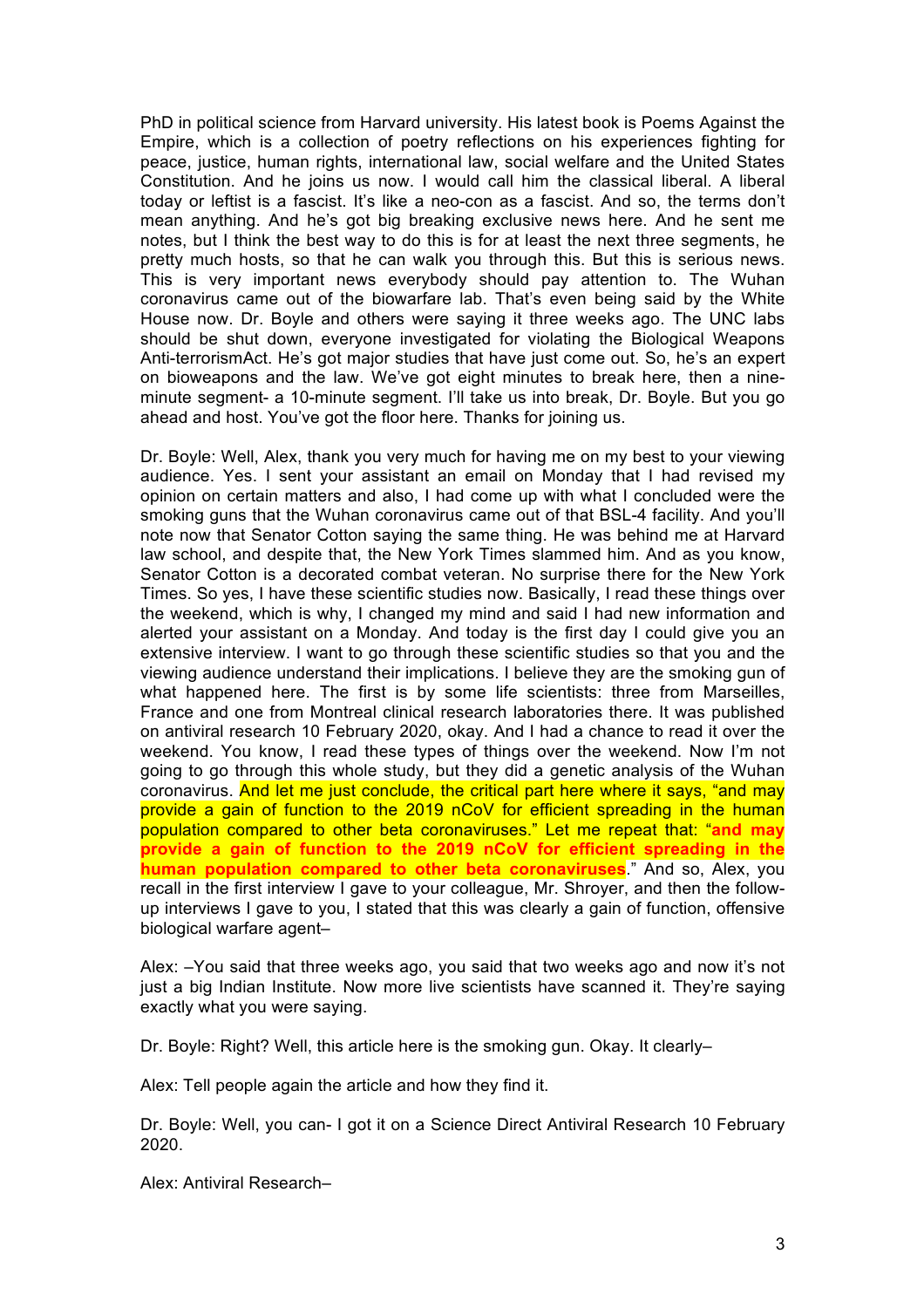Dr. Boyle: 10 February 2020. And it's a long title, but it starts out "The spike glycoprotein coronavirus contains a furin-like cleavage site absent in CoV of the  $\mathsf{same}$  clade."  $\mathsf{cancel}$ 

[https://www.sciencedirect.com/science/article/abs/pii/S0166354220300528]

Alex: So that's exactly what the prestigious Indian Institute said is that it has the points where the artificial RNA was injected, I mean, they can see right where it happened.

Dr. Boyle: Right. But this was a genetic– as you know, that was withdrawn under political pressure. But now we have four very distinguished life scientists here. Yes, that's it right there. And the smoking gun here is on page 11, near the bottom, the last full paragraph from the bottom where it says, "may provide a gain of function to coronavirus for efficient spreading in the human population—

Alex: Explain what that gain of function means because not all of us are experts on this like you, Doctor.

Dr. Boyle: Right. Well gain of function– Oh, so let me repeat. Alex, as I told you before, gain of function technology is DNA genetic engineering of a dangerous biological warfare substances to begin with-

Alex: It's a souping up of already bad pathogens.

Dr. Boyle: Right. It's a turbo charging and gain of function work can only be done safely in a BSL-4 or a BSL-3 facility. So, I think clearly, this is the smoking gun that the Wuhan coronavirus came out of that BSL-4 facility.

Alex: So, does this mirror what the Indian Institute said or is this different?

Dr. Boyle: Well, I think it goes beyond what the Indian study said, but we'll get to that in a minute, the Indian study. Okay. I think, you know, I've now, excuse me– provided the smoking gun here. This is clearly a weaponized biological warfare agent and there is no legitimate scientific or medical use for gain of function technology, DNA technology on biowarfare–

Alex: So, there's no excuse that it's a vaccine test that got out.

Dr. Boyle: That's baloney. This is clearly an offensive biological warfare agent and it has no legitimate medical or other-

Alex: This is beyond sensational. Is that why we're seeing the very serious response to it?

Dr. Boyle: Well, you know, Alex, we first discussed this over three weeks ago and they're still attacking me for being a conspiracy theorist and fake news and I'm a nutcase and a nutjob and everything else. So, there's been a massive fight back in all the mainstream news media against this. And indeed, as I told you before, I'd been completely censored out of all the mainstream news media here in the United States.

Alex: But everything you said been confirmed and now major scientific groups come out and confirmed it. Let's get back to that smoking gun and recap that and get to all the other documentation straight ahead.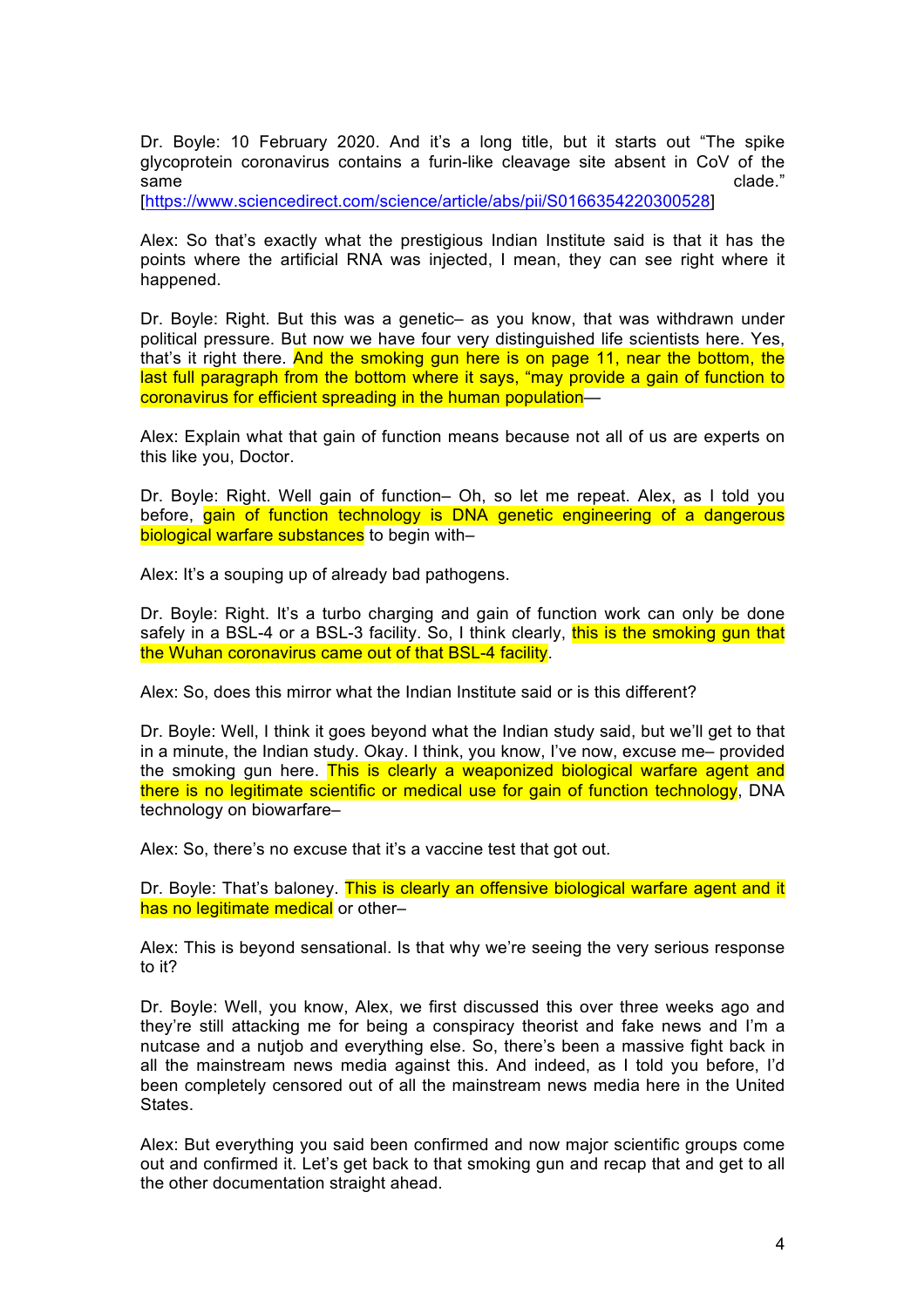## [program break]

Alex: Well, we have a leading expert in international law who's led major delegations in the US government; expert in biological weapons, anti-terrorism; responsible for drafting the Biological Weapons Anti-terrorism Act that got adopted as world law, Dr. Francis Boyle here. And I'm reading the same studies he's reading. More scientists come out and look at it and say this thing is manmade and they show how, and they say it's conclusive. You know these major Indian Institutes came out and said the same thing three weeks ago. And so, we're going to walk through more of these studies in this segment- next segment but just as a father, as a citizen, as a human, as a citizen of the planet Earth. I'm going to ask Dr. Boyle what he really thinks the end game is here. Was this accidentally released as we were hoping and that's bad enough or is it something even more sinister? Are they using this as the excuse to invade Taiwan as they're now doing? Dr. Boyle. Please continue with the studies, the spike of – then we have the whole breakdown here with the study.

Dr. Boyle: All right, well, now let me get to the second study, which is another smoking gun and a bombshell, Alex; there's no other word for it. You remember in our previous interview, you asked me if this had come out of the BSL-4 facility in Winnipeg, Canada – was stolen out of there. I said that that could have happened. Winnipeg is our equivalent of Fort Detrick. They do every type of hideous, offensive Nazi-type biological warfare work up there you can possibly imagine. But again, on the basis of materials, scientific materials, I had a chance to read over the weekend. I have changed my opinion on that. I think I have the definitive evidence where this came from and it came from the BSL-3 biowarfare lab at the University of North Carolina. Now I have condemned them before because they have done gain of function work, DNA genetic engineering on every hideous biological warfare agent you can imagine, including MERS at that time, Middle East Respiratory Syndrome agent, which again, is a biowarfared coronavirus. Now it just came to my mind–

Alex: Say that again because we're going to pull this up as you speak. You said the other study– we pulled it up.

Dr. Boyle: Study [inaudible] was there gain of function DNA genetic engineering on MERS, which is Middle East Respiratory–

Alex: –and that was the University of?

Dr. Boyle: North Carolina. Right? They have a BSL-3 biowarfare lab there.

Alex: Oh, that's something I keep reading that they do level four stuff at level threes, right?

Dr. Boyle: I think they are, but they're doing it with a level three. The last I saw, that's all they had. But let me go through this study. It's entitled "**A SARS-like cluster of circulating bat coronaviruses shows potential for human emergence**."

Alex: Say it again because we have radio listeners. Hundreds of stations. A SARSlike cluster- the name of the paper- A SARS-like cluster

Dr. Boyle: "A SARS-like cluster of circulating bat coronaviruses shows potential for human emergence." [https://www.nature.com/articles/nm.3985]

Alex: That's 2015, December 21st. We have it on screen.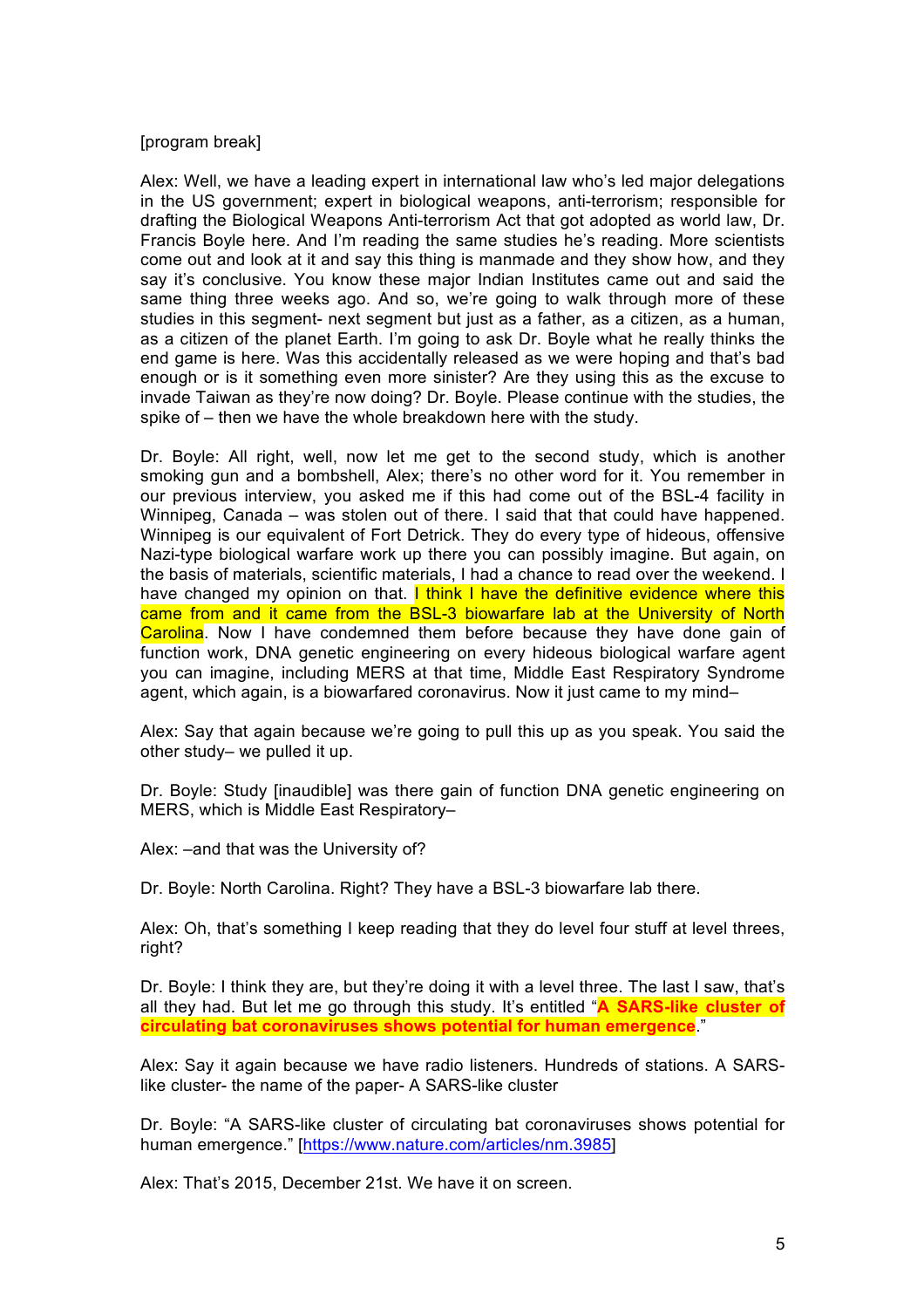Dr. Boyle: That is correct. Nat Med, that's it. Now, if you look through this carefully, first notice who was involved in this DNA genetic engineering of SARS, which is already a biological warfare agent to give it gain of function activities. And it has all these people there from the University of North Carolina at Chapel Hill. It has someone from the Food and Drug Administration, so you can't trust the Food and Drug Administration. And then at the very bottom of the list, who is involved? Zhengli-Li Shi, Key Laboratory of Special Pathogens and Biosafety, Wuhan Institute of Virology, Chinese Academy of Sciences, Wuhan, China. So it's very clear to me that this scientist from the Wuhan Institute of Virology got this gain of function technology for SARS from this University of North Carolina lab. And he didn't steal it – or he or she didn't steal it. What happened was, if you read carefully to the end of the article acknowledgements, they acknowledged a National Natural Science Foundation of China award. In other words, the Chinese government paid them to have one of their top biological warfare experts involved in this type of-

Alex: By the way, Dr. Boyle, stay right there.

Dr. Boyle: Sure.

Alex: I'm reading the paper. I mean, I know you had big news, you sent us links, but I'm just now reading it. And you talk about smoking gun – this is the Chinese government paying for the exact same thing with a US lab. How did you discover this? This is a smoking gun. How the hell did you find this?

Dr. Boyle: Well Alex, I told you that it's part of my professional responsibilities to stay on top of biological warfare, so I came across it in my research. That's just part of the job I do.

Alex: You're explaining it very well sir, but just dumb it down and we got– our next guest is great, we're going to move tomorrow. This is too big and now you've got time, so dumb it down for everybody. Why these two papers are so smoking gun because I'm sitting there looking at this. This is incredible. This is unbelievable.

Dr. Boyle: I have more than that.

Alex: Oh, I know.

Dr. Boyle: I noticed they acknowledged National Natural Science Foundation of China Award. In other words, **these best scientists at the University of North Carolina took dirty money from China to allow that one of their top biowarfare experts from this Wuhan Institute of Virology and Wuhan**, which has the BSL-4 facility, they knew exactly what they were doing, and they permitted this Chinese scientist to work with them **to give gain of function biowarfare DNA genetic capability to SARS**, which is dangerous enough to begin with. And let me just go through some of the language here. It is truly a smoking gun; clearly that laboratory must be shut down of immediately and **all those scientists investigated by the United States government for this and their responsibility here and for violating my Biological Weapons and Terrorism Act of 1989**. But let me continue. This is what they said. "We built a chimeric virus that encodes a novel zoonotic spike protein in the context of viable SARS. This approach characterized the threat posed by SARS coronavirus spike–

Alex: Dr. Boyle, stay there. We got to go to break. This is your bombshell. I'm reading the paper right here. They are admitting that they built the very virus that China paid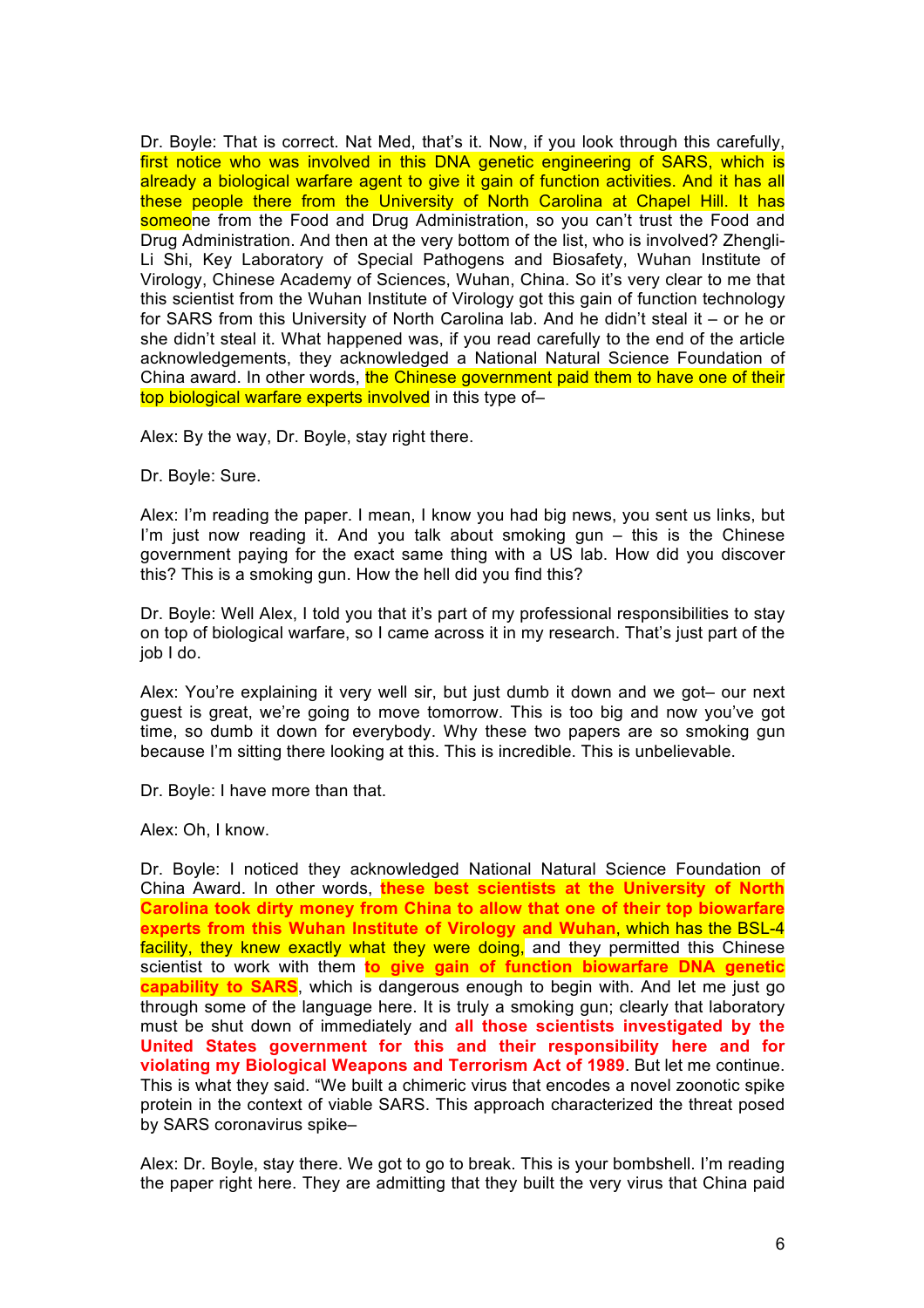the US to build and now that's been released. And why did they release it? **So Xi Jinping could grab power and invade Taiwan**. Wow. This is unbelievable. No matter what you've ever heard on this show, this is the craziest and the most documented. This is over the top and we've caught them red handed. Unbelievable. We'll be right back. Tell everybody you know to tune in right now. This is unbelievable.

#### [program break]

Alex: I don't want to get metaphysical here, but my dad is a retired oral surgeon and dentist and he's also developed some drugs that got approved with the Pentagon and some other things. And he's got an office over here and he works here part time. And there was something about today's show with Dr. Boyle coming on– I said, you know, my dad's got that skull from medical school. That's a real skull. And one of my earliest memories is being like two, three years old, and the skull's in a black box and I like toddle over and open it up. I drop it on the floor and the German shepherd ran out in the backyard with it. My dad got real pissed off. He said, "That's important. You respect that. That's a real skull." So, one of my earliest memories is a German shepherd running out in the backyard with a skull. But it's just funny, I thought today's show, I didn't know why, I just went and said, "Dad, can I put your skull on air?" He's got it in the office, and he said, "Yes, just respect the skull and everything is fine." But the point is, is that this is real. Something big is going on. And now I'm looking at all these prestigious reports going back five years ago, how they engineered this, and Dr. Francis Boyle wrote the US biological weapons law, and he's here laying this out and I can read the reports. It's ridiculous how obvious this is that the Chinese paid a US university– that's all over the news. Yale and Harvard are in trouble for 300 something million but turns out it's billions total. That's Wall Street Journal, New York Times, for Chinese communist funding. So, for whatever reason, we're better at science than they are and they're getting us to finance and build their surveillance grid, all of it. So, for whatever archetypal reason today, I'm like, I want a skull on the show today. I might've showed this skull in 20 something years on air once or twice. Why did I go get the skull? I just thought like today I should like do that to point out that we're all human and it's like Macbeth, sitting there when they dig up his old teacher and he's talking to the skull. So, that's all in the middle of this. Dr. Boyle. Please go back to where you were before we went to break and how big this is and what's breaking here and the double smoking guns here. And even more you've got of where this came from because that'll give us the answer hopefully of where it's going.

Dr. Boyle: Right. Well, to continue then, it says this approach characterized the threat posed by a spike in primary human airways. In other words, **they're designing this to infect human beings by their airways and then it says, in vivo**. In other words, they are using live animals–

Alex: Slow down and start over. Again, give them the paper's name again. This is so huge. They're making it to infect people. You're right. They should be arrested.

Dr. Boyle: Of course, **they should be prosecuted. No question at all about it.** That's the, I think, the one you already had up there. But in any case–

Alex: I'm going to stop interrupting. Just recap what you just said. Walk through this again.

Dr. Boyle: Right. "We built a chimeric virus," so **they joined these different biological warfare agents together into a chimera**, as I told you, swine flu was–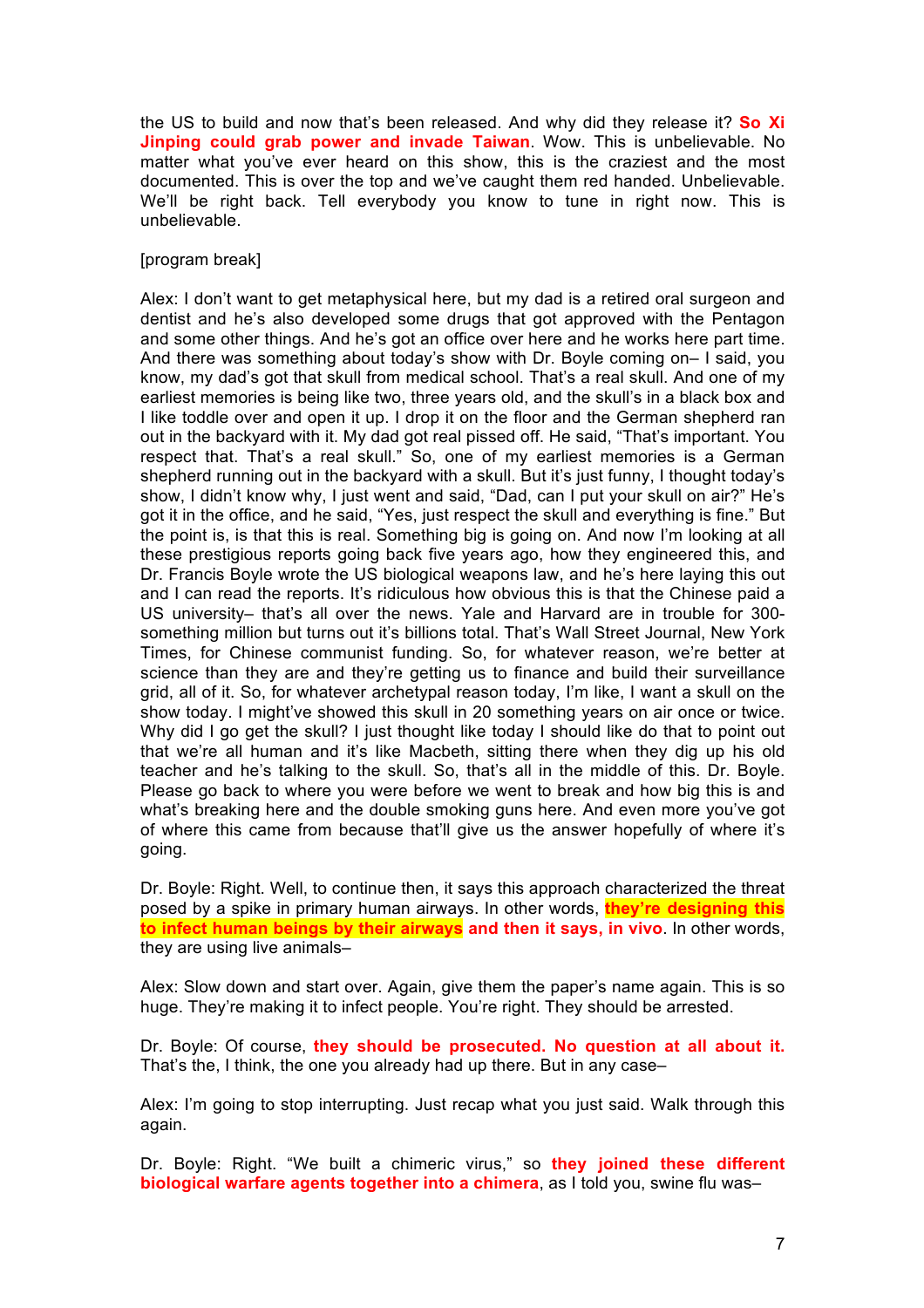Alex: And you said three weeks ago it was a chimera.

Dr. Boyle: Chimera, right. And here they are doing it to have a "spike in primary human airway cells in vivo." That's surrogates for us, okay. Now if you continue here, **they** took mice and with their technique here **found robust replication comparable to SARS**.

Alex: Wonderful.

Dr. Boyle: So, they're using the gain of function technology–

Alex: They're testing it to make sure it spreads quickly.

Dr. Boyle: That's right. And it's not that just SARS, it's gain of function. "Together the data confirmed the ability to infect human airway cells," et cetera. They know exactly what they are doing here.

Alex: I mean, just like Ford makes F-150 trucks, you just found who made this and they're openly bragging about it.

Dr. Boyle: Right. Let me continue. "Together the data indicate that viruses utilizing what they put together are capable of inducing considerable disease in mice in the context of basically SARS.

Alex: Wow. And again, SARS is the same coronavirus family.

Dr. Boyle: Right. **It's weaponized coronavirus. They also conclude that they really couldn't find an antibody against it**.

Alex: Wow.

Dr. Boyle: So, it's extremely dangerous.

Alex: Total jerks.

Dr. Boyle: Let me continue then–

Alex: I'm just starting to ask, you know, these people better be arrested really quick.

Dr. Boyle: Right. Now, let me continue here where they say **their new DNA genetically engineered virus constitutes a gain in pathogen**esis. That's a gain of function right there; they admit it. Pathogenesis means lethality and infectiousness and we know that even **Lancet has said lethality is about 15%.** If you disaggregate numbers even put out by the Chinese government, it's about 17%. So, together these data represent a crossroads of gain of function research concerns and they just make it clear they're going to continue anyway. They also point out that they involved HIV based pseudo virus, prepared as previously described—

Alex: –which is what the Indians found. Oh my God.

Dr. Boyle: That's why I was going to get to that. HIV is–

Alex: This is ridiculous.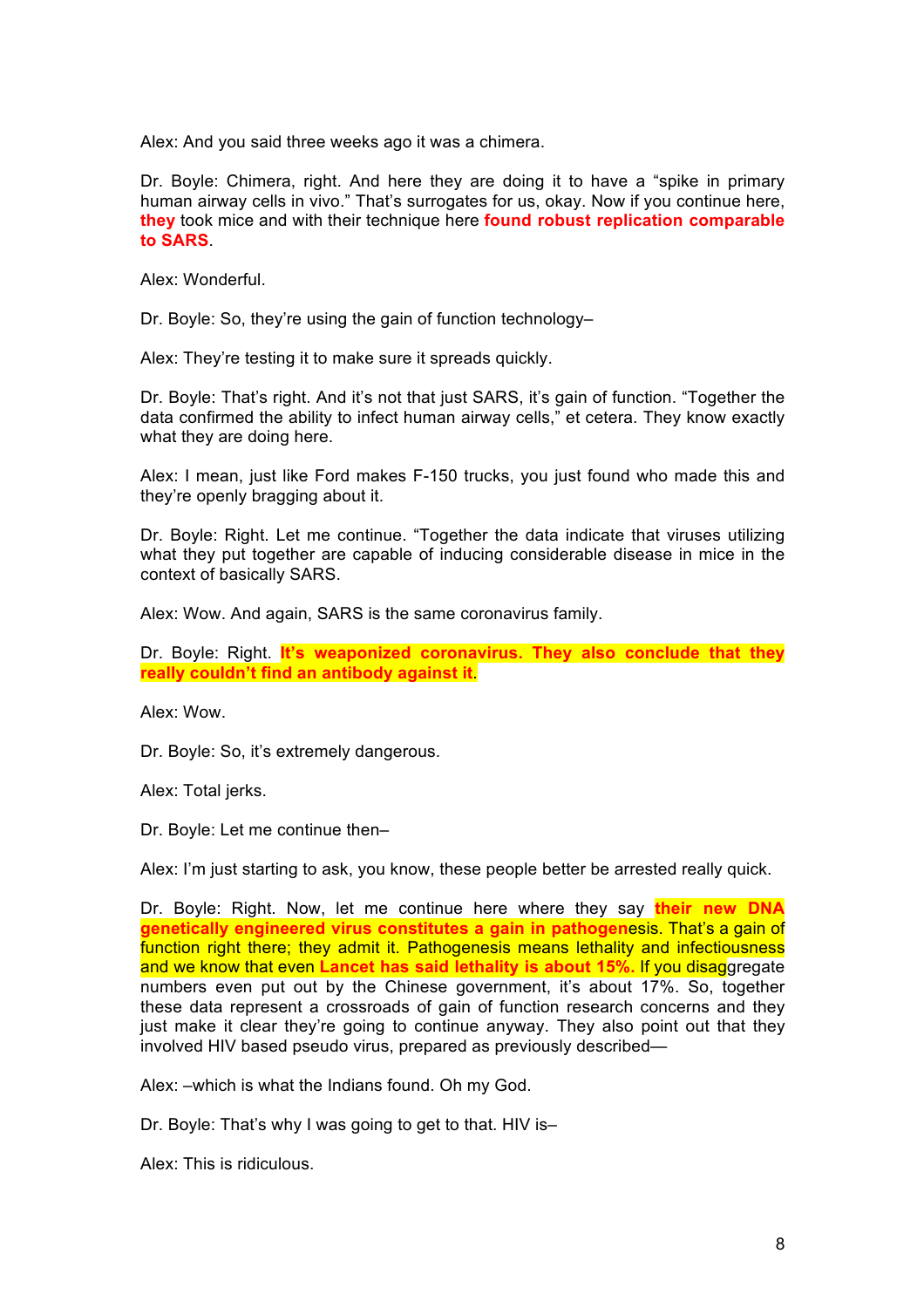Dr. Boyle: No, no. **This is the type of Nazi biowarfare work these scientists do**, Alex.

Alex: Oh, no, I agree. But they're publishing. They're admitting they did it.

Dr. Boyle: Let me continue, Alex. In a footnote it says, "Cells were originally obtained from Fort Detrick."

Alex: Oh my God.

Dr. Boyle: That's a biowarfare–

Alex: So that means US government biowarfare -- Creek was running this.

Dr. Boyle: They were involved in it, too. Yes.

Alex: Jesus. Let me ask you this. When you learned this, this weekend, what was it like? Was your heart beating faster?

Dr. Boyle: No, I decided to, well, notify your assistant there Monday morning and then later that morning, CNN in India did an interview with me on this, but that was only for about 20 minutes. And then I had to go back to my teaching. But you know, this is what I do professionally–

Alex: No, I know, but this is unbelievable. I'm reading the report right here from five years ago. Obviously, I don't think the university knew that this would be used for this, but what did they think they were doing when they were giving a foreign authoritarian government a bioweapon? I mean–

Dr. Boyle: Well, it's all greed. They were paid for.

Alex: It's like you said, they just take the money, like you said, three weeks ago–

Dr. Boyle: –from communist China and their top biowarfare expert.

Alex: Well, here's an example. I own 50 caliber rifles. If a known criminal came to me and said, "I want to buy them," I'd say, "Hell, no." You don't give criminals 50 caliber rifles. Well, 50 caliber rifles are dangerous, but nothing compared to this. What the hell is going on? How are you as weapons research laboratories under the guise of safety research allowed to give the ChiComms stuff like this? You're right. I've been on here 25 years. I've never seen a scandal this big. It's all right here. They admit it.

Dr. Boyle: It's even worse than that because **all this work, this biological weapons work involving the Wuhan virology, was approved and funded by the National Institutes of Health**—

Alex: Wow.

Dr. Boyle: –which I've discussed with you before, **and the National Institute of Allergy and Infectious disease**. Okay. I told you before, these agencies were up to their eyeballs in research development and testing offensive biological warfare weapon.

Alex: Dr. Boyle, stay there. You're a great professor and amazing. When we come back, you've got to recap it all and boil it down for the average viewer, because I'm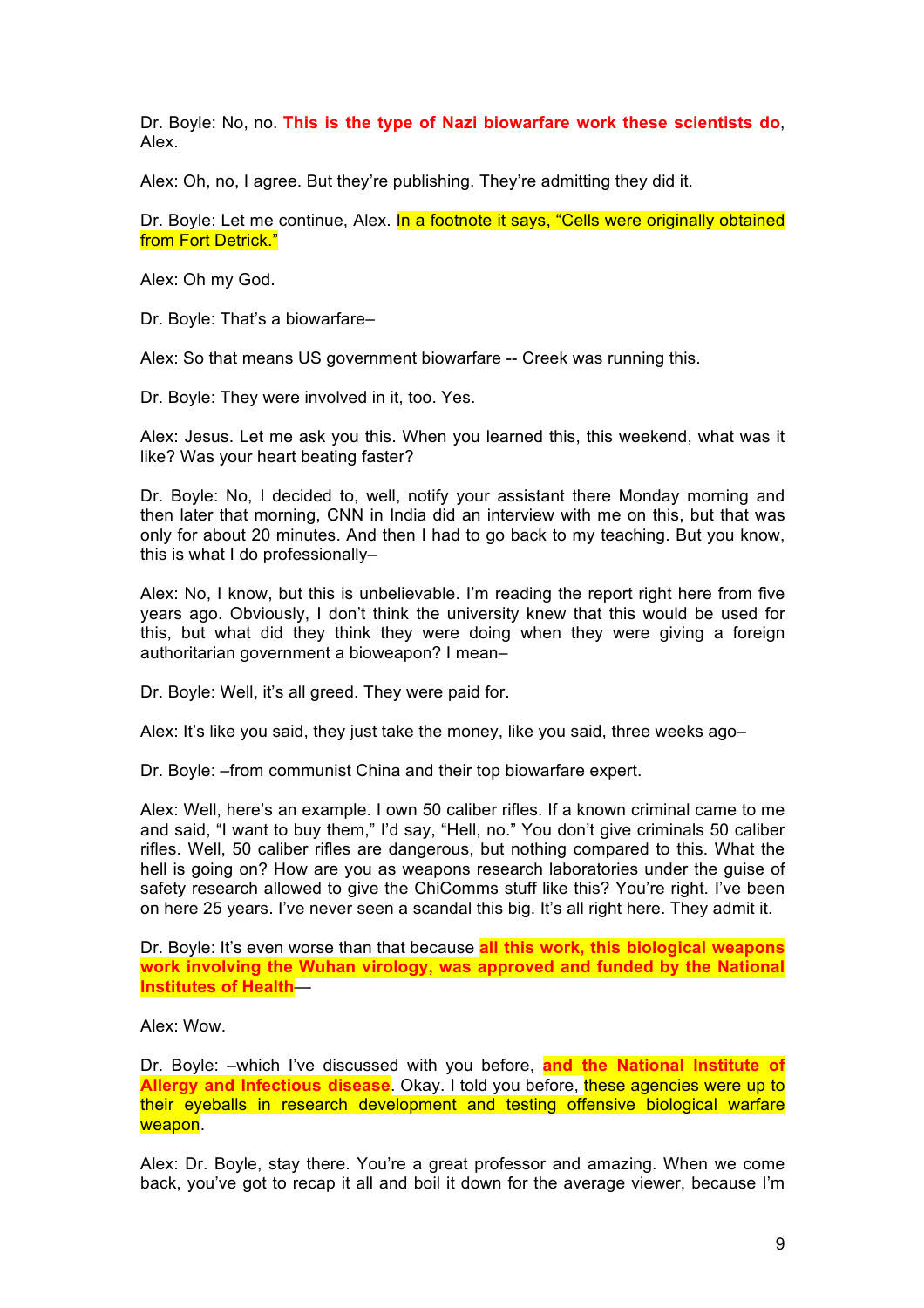smart, the viewers are smart, but I've been on air- I'm not just being dramatic- I've been on air 25 years. I've never been this shell-shocked. I'm reading these main line reports; we pulled these up from the internet. This is it. This is the very virus five years ago, cooked up, sold to Chinese government. I know you don't speculate, but when you come back, why is it out now? What's the end game? How bad is it going to get?

## [program break]

Alex: (Edited out promotional talk about storable food) … [Continues at 31.00] This is big, front and center. What we're covering right now with Professor Dr. Francis Boyle and the **admissions that a US university engineered the exact virus now spreading across the world**. So, finishing up with its provenance, the fact that these are the smoking guns, sir, in synopsis, I know that limits the time we have, and I really appreciate it. Come back tomorrow if you can and then get into big picture – the response, how you think it got out, why it was released. I mean, I know that's speculation, but we know it's engineered; we know the US government knows it's engineered. We know this happened before Trump five years ago, but still just how the hell could this happen?

Dr. Boyle: Well, let me go back here to this second study to point out – it says at the end, "the current manuscript has been reviewed by the funding agency, the National Institutes of Health. Continuation of these studies have been requested and approved by the National Institutes of Health." Notice the National Institutes of Health under Fauci is funding this Nazi biological warfare work and they have approved and requested further development of it, which obviously, this study was 2015 and the NIH wanted it to become even a more deadly pathogenetic virus. And you can also then see here the money from the National Institute of Allergy and Infectious Disease. This woman, I think you pronounce her name, [INAUDIBLE]) is out there now in public or she's up to her eyeballs in this too, as is Fauci. And finally, I originally condemned this North Carolina lab because doing gain a function work on MERS as I said. Today in USA Today, Tony Fauci admits that the lethality rate of MERS is about 36%, whereas SARS is 10%. This Wuhan is 15% to 17%. So, notice Tony Fauci and the National Institute of Health–

Alex: –are backtracking.

Dr. Boyle: No, they know full well that they were paying this North Carolina lab in cooperation with the Wuhan BSL-4 lab and program to develop biological warfare weapons—

Alex: Is that why Senator Cotton and even the White House were like, "Hey, China, we don't buy the provenance of this," because they know China paid a US university to do this. Let me ask you this then. How bad is it going to be? Why did China do this? I know that's speculation, but as just a citizen, not just a lawyer and an expert on this, what the hell– what do you think the end game is? Why is this out now? Will they use it against Taiwan? We know China bought it as a bioweapon.

Dr. Boyle: Well, let me just discuss one more scientific article with you. Archives of Virology 2010, 155. And here, Wuhan was working with an institute in Australia to DNA genetically engineer a super bioweapon involving SARS and HIV. That's right in here; you can read it, okay. And apparently it was successful. So as far as I can tell, Alex, what happened was, the Wuhan is to the virology took the– and this was the Australian government knew all about this. And it says this work was jointly funded by the State Key Program for Basic Research Grants from the Chinese Ministry of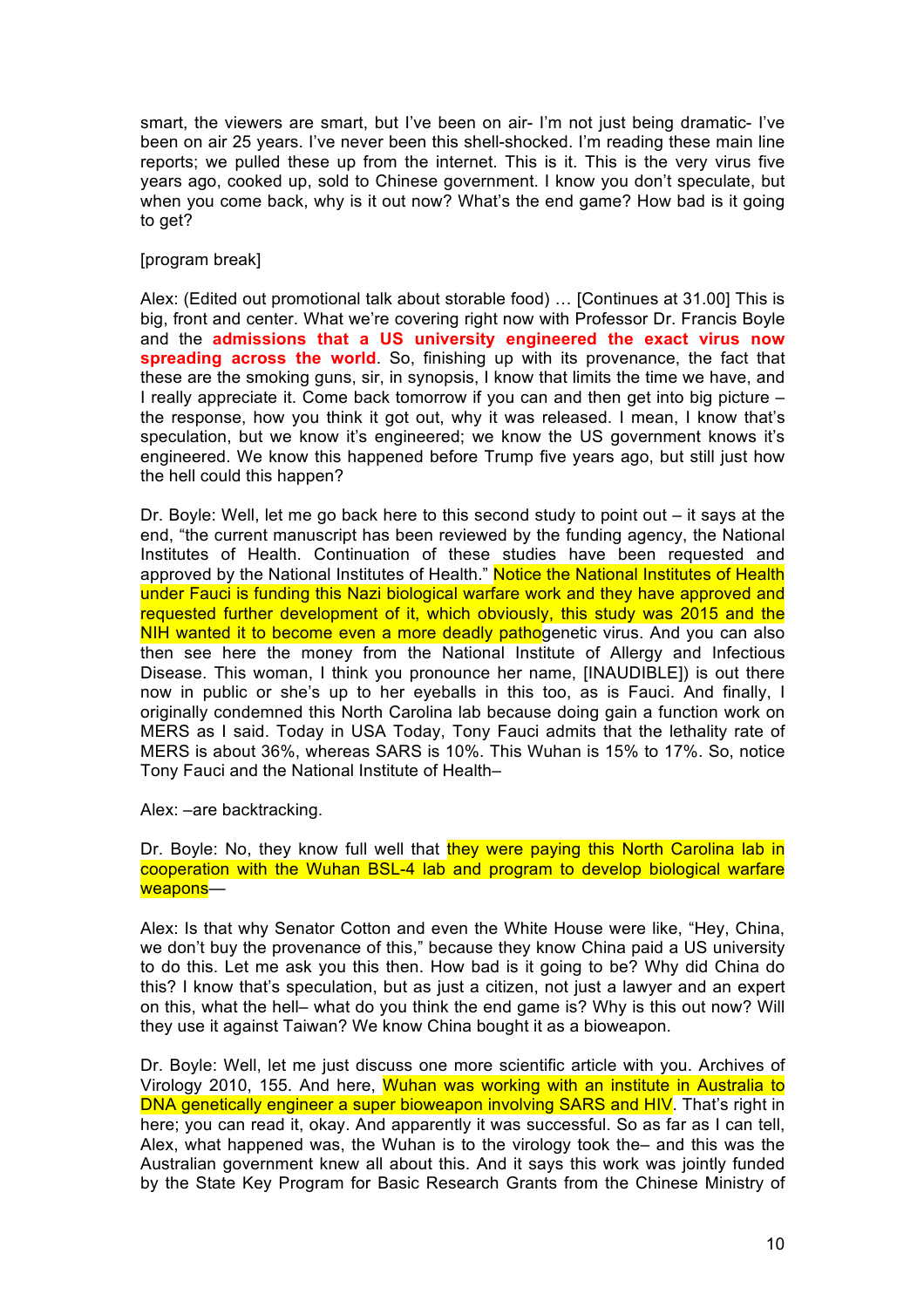Science, Technology and the Knowledge. And the other writer here, Australian Animal Health Laboratory in Australia. So as far as I can figure out here, what happened here, Alex, is that the Wuhan scientists took the North Carolina SARS with gain of function, which is already a biological warfare weapon, and they took the technology here behind this well-developed SARS HIV weapon and they all brought it back to the Wuhan a BSL-4 and tried to DNA genetically engineer it into a chimera, into a biological warfare weapon involving the coronavirus, the HIV virus and gain of function.

Alex: It's all clear in the papers. They admit they did this. You've reverse engineered it: an incredible job. Do you think it was done on purpose then? Who stands to gain? [INAUDIBLE] as a law professor, who would do this? Who stands to gain?

Dr. Boyle: Well, clearly China has an expensive biological warfare program. They have- not as expensive as ours. I mean, we have 12 BSL-4 facilities here in the United States all doing this Nazi biowarfare work. They should all be shut down tomorrow as well as–

Alex: Oh, I totally agree. And then giving China the fruits of it. The ChiComms can come buy bioweapons from us?

Dr. Boyle: They bought it. What is interesting here, Alex, is that they didn't steal it; they bought it. And we sold it to them, and we sold them access to it. They brought it back to that Wuhan BSL-4—

Alex: Is there any race specificness to it?

Dr. Boyle: Well, as I said before, we have seen one black African victim reported that I've seen. So, right now, I am withholding judgment on that, but you know, the Chinese put all this together for themselves. And of course, they were planning to use it as biological warfare against us. There's no– I mean, who else–

Alex: Do you think that it got out on an accident or what do you think?

Dr. Boyle: As of now, Alex, I think it was an accident. The BSL-4 facility had leaks of SARS at least twice before and I believe it was an accident and that is now confirmed by Chinese scientists themselves. And this is the fourth study I want to put before you–

Alex: Stay there. We'll do five more minutes before Paul Watson takes over. With Dr. Francis Boyle, the author of the US Biological Weapons convention and all the rest of it. I've been on air 25 years folks, and this just tops it all. I mean, we're talking about our children the whole future, everything else. I had this premonition this morning. I said, let me just get that skull my dad's got from his medical days. Let me bring this in here just as like a little prop to just think about mortality and the fact that we're all mortal and there it is. And now we're just laying this out. This is just end of day stuff. If not this, it'll be something else. I mean, what are these labs doing? Why are they selling it to foreign governments? It needs to stop. It's mad scientist behavior. They want to reduce world population. They want to distribute it out so they can deny who did it. They just want plausible deniability for bioweapons releases and mass population reduction. That's really what's happening.

[program break]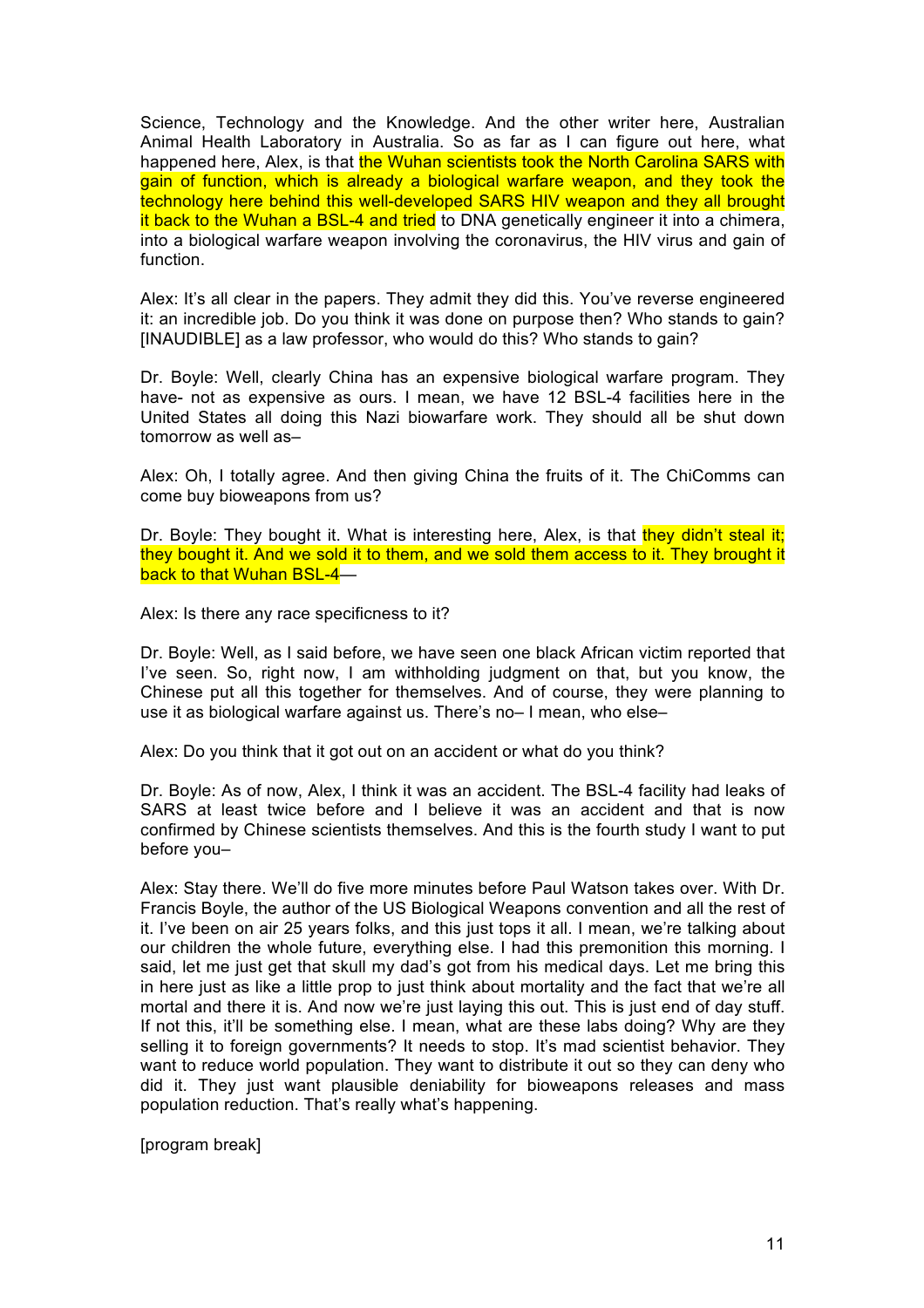Alex: We've seen the panicked response of governments in action, but their propaganda's everything's fine. Dr. Francis Boyle is our guest here for another five minutes. Paul Joseph Watson is set to take back over. Our guest authored the US bioweapons law that became international law. In the four minutes we've got left, Doctor, we really appreciate you synopsizing or boiling it all down into what you really think is happening in the bombshells. And this new study you were trying to get into on top of all the other studies you just talked about.

Dr. Boyle: Right. This is the latest study. It just came out this week. Possible origins of 2019 nCoV coronavirus. What is significant here- you can get it at ResearchGate. What is significant here is that it is by two professors at the South China University of Technology – they're all professors. And their conclusion of this study is that the Wuhan coronavirus leaked out of that BSL-4 facility. Let me repeat - even Chinese scientists are saying now, independently of me, it leaked out. And I believe it was probably an accident that there was a one of these death scientists there at the Wuhan BSL-4 facility trying to DNA genetically engineer the North Carolina technology, the Australian technology, HIV, SARS, gain of function together into the super biological warfare weapon and somehow got infected. There's been speculation by these authors that animal residue, or they breathed it in or something like that. That person then got infected, but since it's asymptomatic, they weren't aware of it. And now, even though they're saying it's 14 days, a British healthcare expert estimate it could be 24 days. Whoever this expert was, this death scientist went out around and did his normal life activities for the next 14 to 24 days and it was spread all around Wuhan.

Alex: Oh, they were playing with fire and they got burned.

Dr. Boyle: Right. They shot themselves in the foot, Alex. That's my assessment at this time, yes. They were using it– I think they were developing it for use against either us or the Russians and/or the Russians. They have a huge border up there.

Alex: Yes, the whole Russian-Sino split.

Dr. Boyle: Right. That's no longer the case today, but still, Russia has a lot of land there and China– and not very many people.

Alex: Sure, they can wipe out the Russians, that's their target. [INAUDIBLE] trail.

Dr. Boyle: And China has a lot of people and they need more land, so I'm not ruling out it would have been directed–

Alex: Sure. China's always been eyeing Russia greedily. All right. All powerful. If you can come back tomorrow, the next day  $-$  we need updates. This is the biggest news ever. And I would just say that this is unbelievable. The reports, the scientific journals, Dr. Boyle – incredible. What do we call this interview? We're still alive. I mean, I don't know what to call this once we post it on Infowars.

Dr. Boyle: Well, Alex, let me also say we can't trust the FBI to do the right thing here. They lied about, they covered up and they sabotaged the Amerithrax coming out of Fort Detrick. We are going to have to get some other federal law investigative agencies in here to deal with that North Carolina–

Alex: And you authored the US law on bioweapons, so I think you're quite the authority on that. So, again, please join us again tomorrow or whenever you can. Dr. Boyle. Very powerful information and just amazing. Thank you so much.